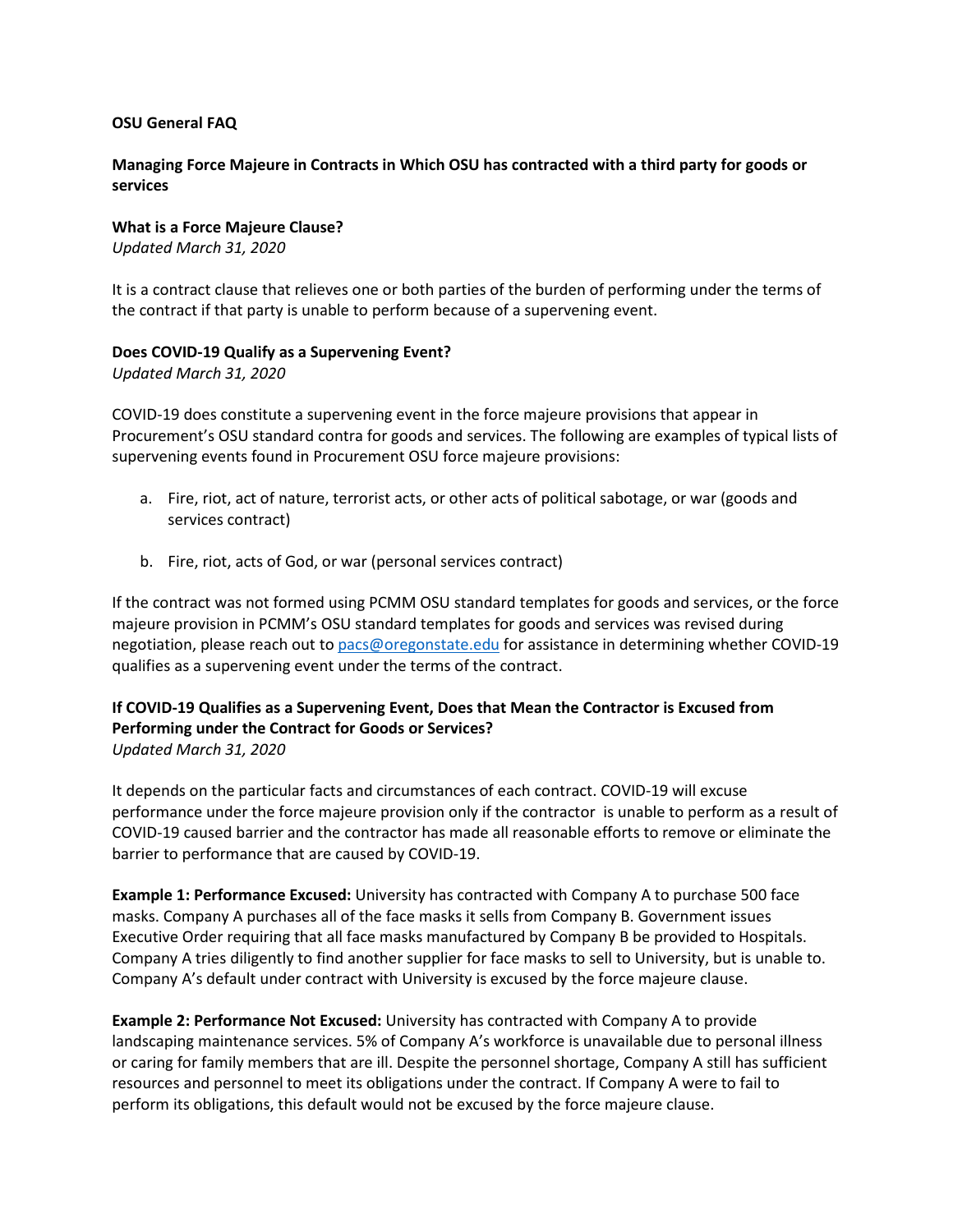**Example 3: Performance Not Excused:** University has contracted with Company A to provide enhanced teleconferencing services for use during an active pandemic. Company A has agreed to provide services specifically in response to a supervening event, and the force majeure clause would not excuse performance.

## **Can a Contractor Require OSU to accept Goods or Services other than those Agreed to under the Contract?**

*Updated March 31, 2020*

No. OSU is **not required** to accept alternates to the goods and services that were agreed to. Alternates include things like partial fulfillment of an order for goods, a substitution of one product with a similar product, or any changes to the nature of the delivery of services (i.e. a different consultant or a reduction to the scope of services).

OSU may **voluntarily agree** to change through written amendment the type or quantity or timing of delivery of goods, or the scope of services at its discretion.

## **If a Force Majeure Clause is Invoked and Performance is Delayed is OSU Obligated to Continue Making Payment During the Time of Delay?** *Updated March 31, 2020*

No. OSU is not required to make payments for any goods or services that have not been received by OSU.

## **Are Termination Provisions Suspended During the Time Period of the Supervening Event?** *Updated March 31, 2020*

No. Termination of the contract continues to be an option under the specific terms of the contract.

## **What is OSU's Position on Paying Cancellation Fees when it Terminates a Contract?** *Updated March 31, 2020*

When OSU terminates a contract for convenience, **even if tied to changed circumstances caused by COVID-19**, OSU is obligated to follow the terms of the contract, including the payment of cancellation fees. Consideration should be given to vendors, particularly those involved in providing services related to events, by making timely payment of any owed cancellation fees.

If you need to terminate a contract because meeting performance or payment obligations is impossible, please reach out t[o pacs@oregonstate.edu](mailto:pacs@oregonstate.edu) to discuss obligations related to the payment of cancellation and other fees.

**PRACTICE TIP:** Any application of the force majeure clause should be done in writing, whether it entails a delay of performance, a change to the scope of contract (through written amendment) or a termination of the contract.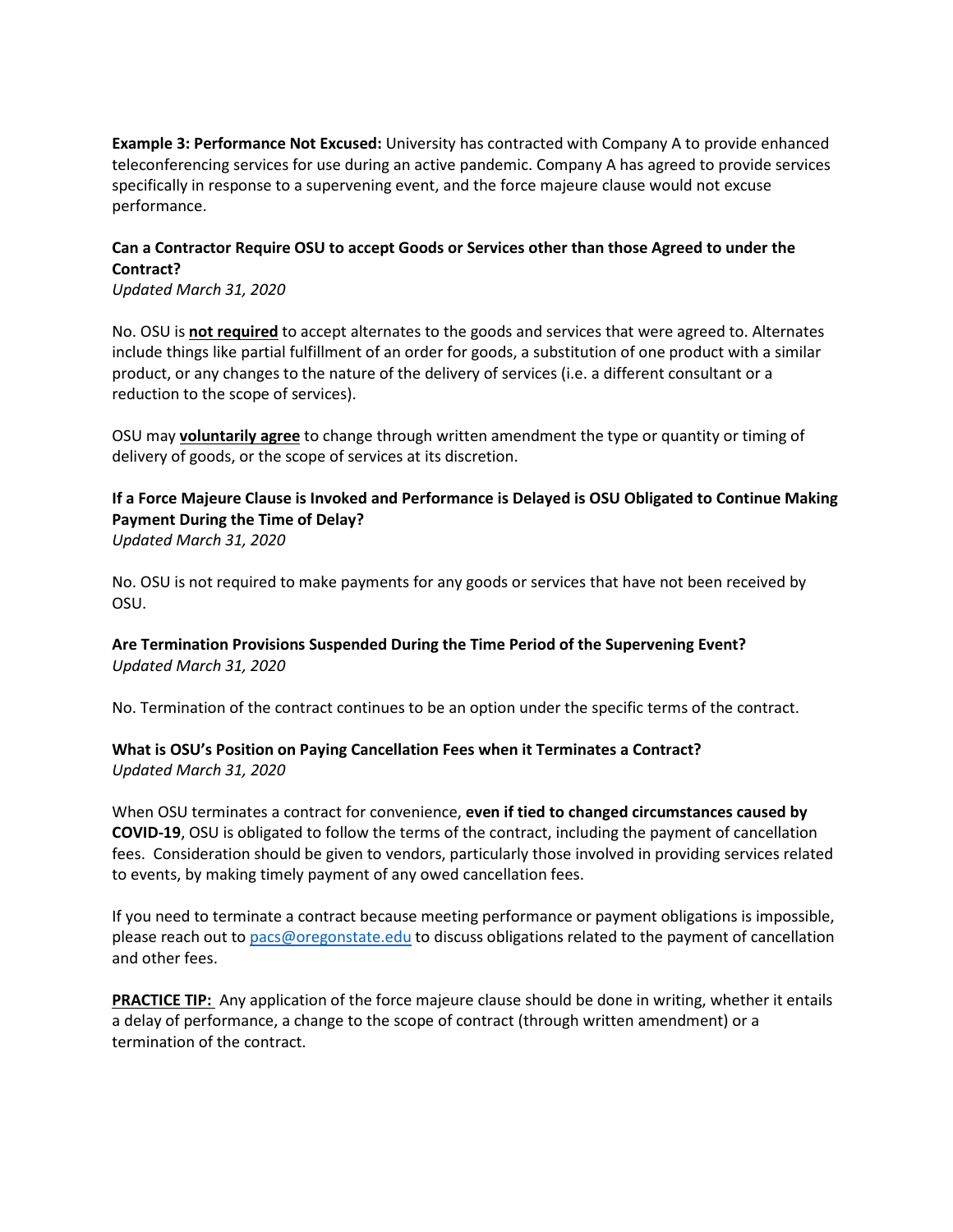## *Managing Force Majeure in Contracts in Which Another Party has Contracted with OSU to Provide Services Updated March 31, 2020*

**What is a Force Majeure Clause?**

*Updated March 31, 2020*

It is a contract clause that relieves one or both parties of the burden of performing under the terms of the contract if that party is unable to perform because of a supervening event.

## **Does COVID-19 Qualify as a Supervening Event?**

*Updated March 31, 2020*

COVID-19 does constitute a supervening event in the force majeure provisions that appear in Contract Services OSU standard contracts for providing services. The following is an example of typical lists of supervening events found in OSU force majeure provisions:

Fire, riot, acts of God, terrorist acts, or other acts of political sabotage, or war.

If the contract at issue was not formed using Contract Services' OSU standard templates, or the force majeure provision in the standard templates was revised during negotiation, please reach out to contract.services@oregonstate.edu for assistance in determining whether COVID-19 qualifies as a supervening event under the terms of the contract.

# **If COVID-19 Qualifies as a Supervening Event, Does that Mean the OSU is Excused from Performing under a Contract for Services?**

*Updated March 31, 2020*

It depends on the particular facts and circumstances of each contract. COVID-19 will excuse performance under the force majeure provision only if OSU is unable to perform as a result of a COVID-19 caused barrier and OSU has made all reasonable efforts to remove or eliminate the barriers to performance that are caused by COVID-19.

**Example 1: Performance Excused:** University has conference facilities that are available for rent by outside parties. Company A and University have entered into a contract for Company A's use of the facilities for an event. Government has issued an Executive Order closing all public facilities, which includes University facilities. University's default under contract with Company A is excused by the force majeure clause.

**Example 2: Performance Not Excused:** University Department provides data analysis services to Company A. Pursuant to an Executive Order issued by Government, all University employees are required to work remotely. University has the ability to provide employee performing the services with all equipment needed to perform the work remotely. If University fails to provide the services, the default would not be excused by the force majeure clause.

**Can OSU Require the other party to accept Services other than those Agreed to under the Contract?** *Updated March 31, 2020*